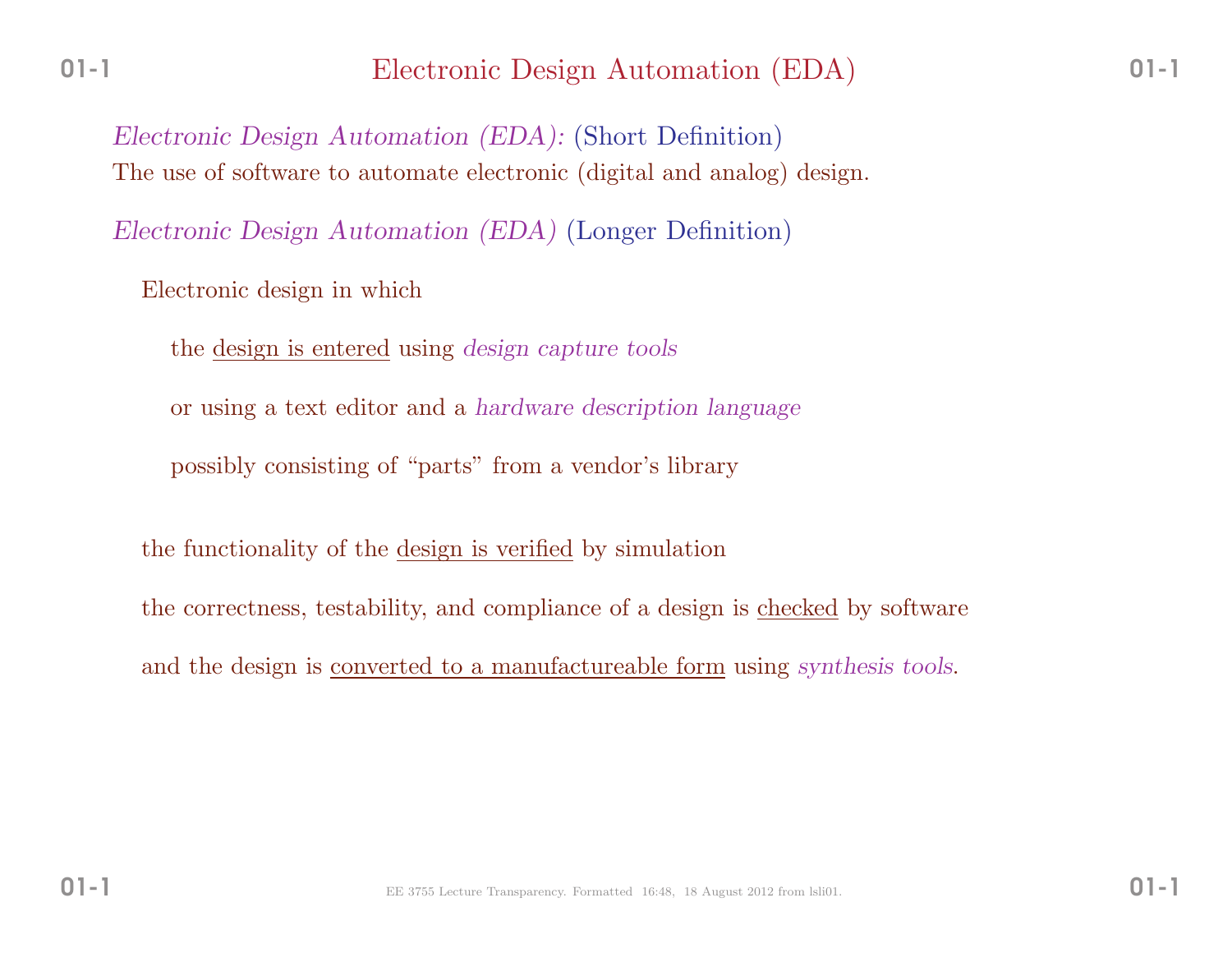# Hardware Description Languages

## *Hardware Description Language:*

<sup>A</sup> language used for describing the structure of hardware or how the hardware should behave.

Some Hardware Description Languages

*Verilog*

Widely used in industry.

C-like syntax. (Many elements of the language are different from C.)

Developed by Gateway Design Automation in 1984, later bought by Cadence.

Became IEEE standard <sup>1364</sup> in 1995.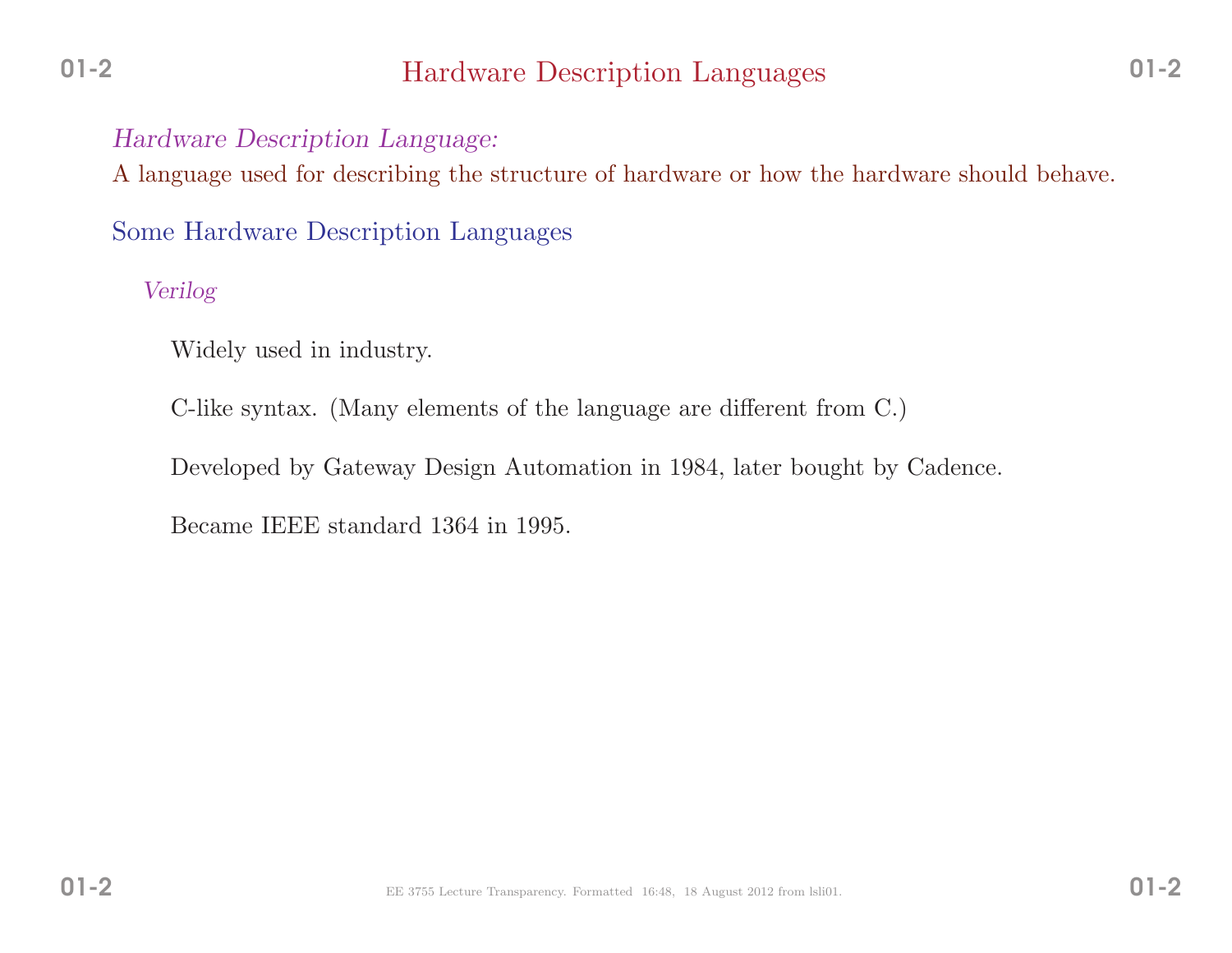#### *VHDL (VHSIC Hardware Description Language)*

Widely used in industry.

Ada-like syntax. (Ada is <sup>a</sup> DoD-developed language for large embedded systems.) Developed as part of U.S. Department of Defense (DoD) VHSIC program in <sup>1983</sup>Became IEEE standard <sup>1076</sup> in 1987.

Standard updated in 1993.

Language Popularity

Both Verilog and VHDL are widely used in industry.

VHDL is more refined.

Verilog has steeper learning curve than VHDL (can be learned more quickly than).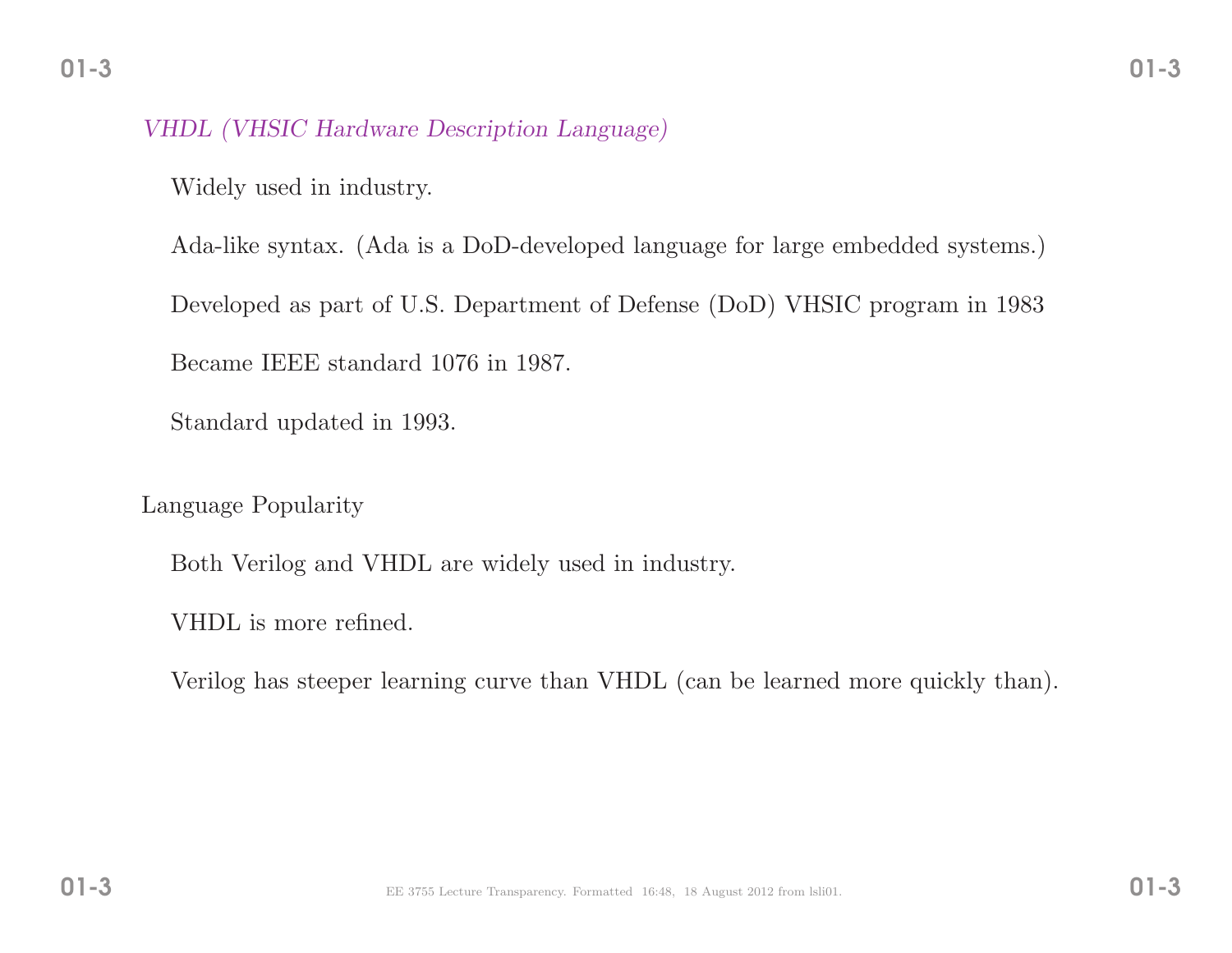# Design Flow

*Design Flow:* The steps used to produce <sup>a</sup> design.

Simple Design Flow

Step 1: Design Capture

Step 2: Behavioral Verification

Step 3: Synthesis and Timing Verification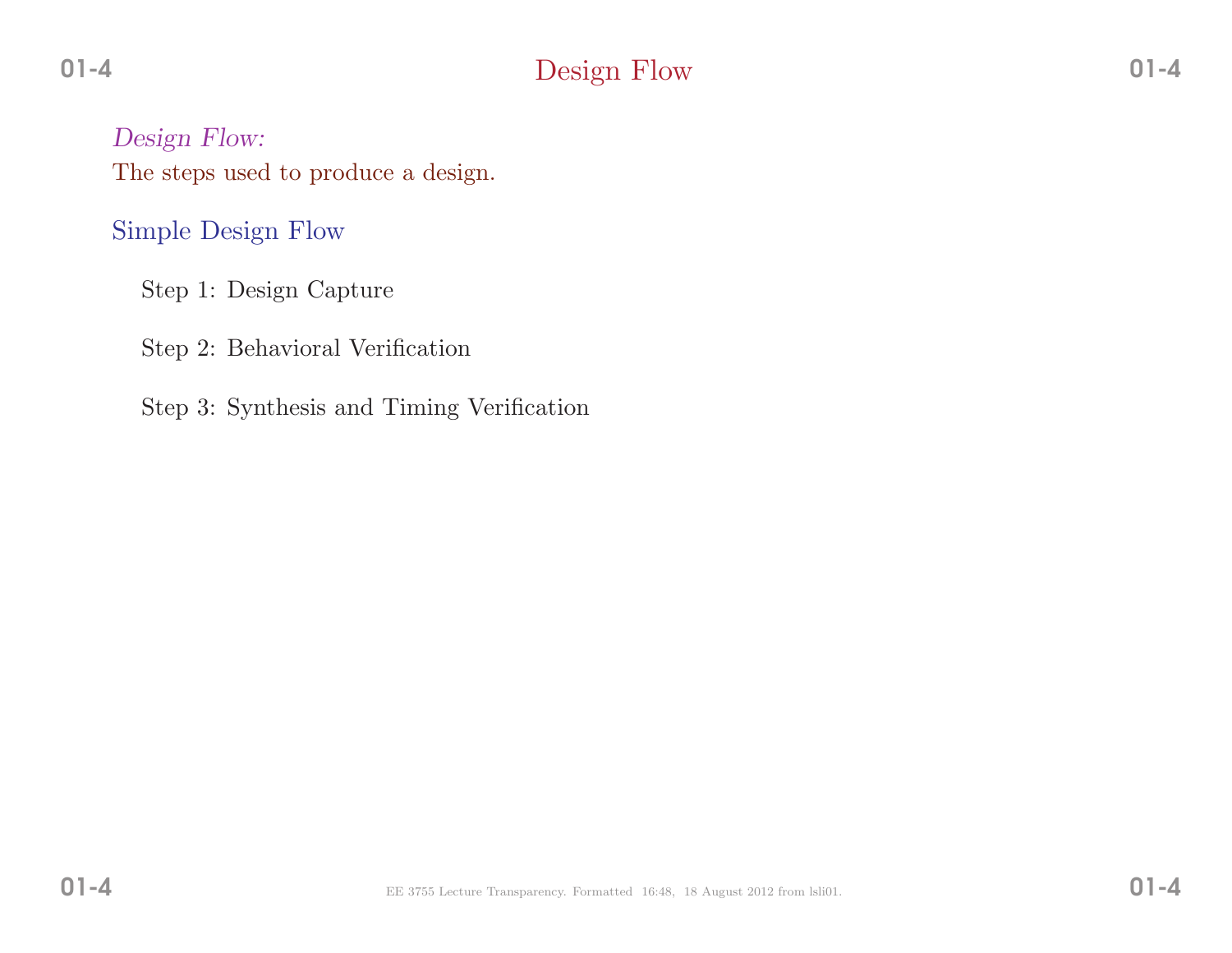#### Simple Flow Step 1: Design Capture

Using the back of an envelope or some other suitable medium ... . . . develop <sup>a</sup> roug<sup>h</sup> draft of the design.

Using a text editor ...

. . . write <sup>a</sup> *Verilog description* of the design.

Using a text editor ...

. . . write <sup>a</sup> *Verilog description* of <sup>a</sup> *testbench* used to test the design.

The testbench generates inputs for the design and verifies the design's outputs.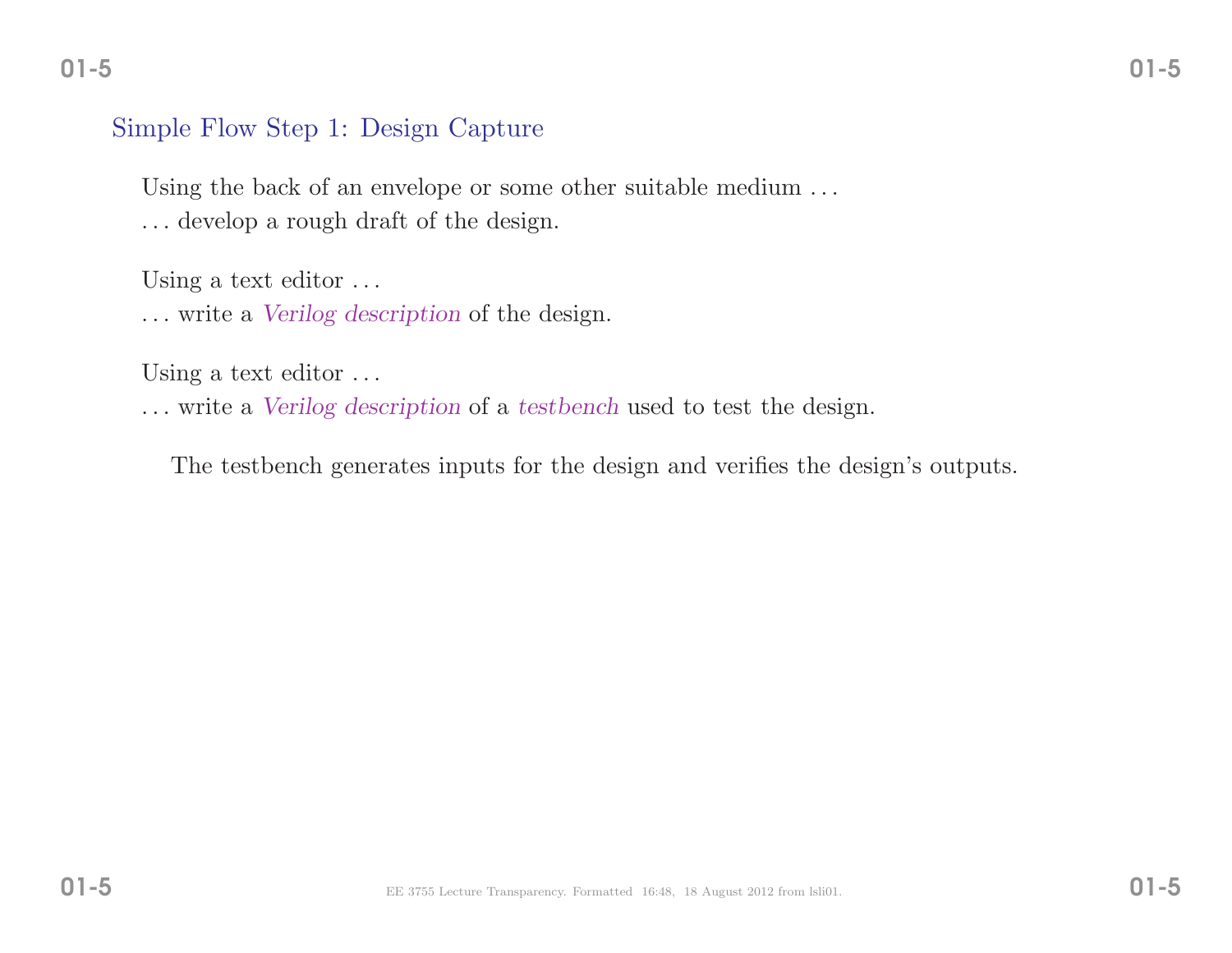# Simple Flow Step 2: Behavioral Verification

Using <sup>a</sup> *simulator* and *waveform viewer* . . .

. . . check if design passes testbench tests . . .

. . . and if not, debug.

*Waveform Viewer:*

Sort of <sup>a</sup> virtual logic analyzer, used to view signals in any part of design.

Simulator output includes messages generated by behavioral code . . .

. . . including "pass" or "fail" message produced by testbench.

Using text editor ...

. . . fix bugs, and tune performance.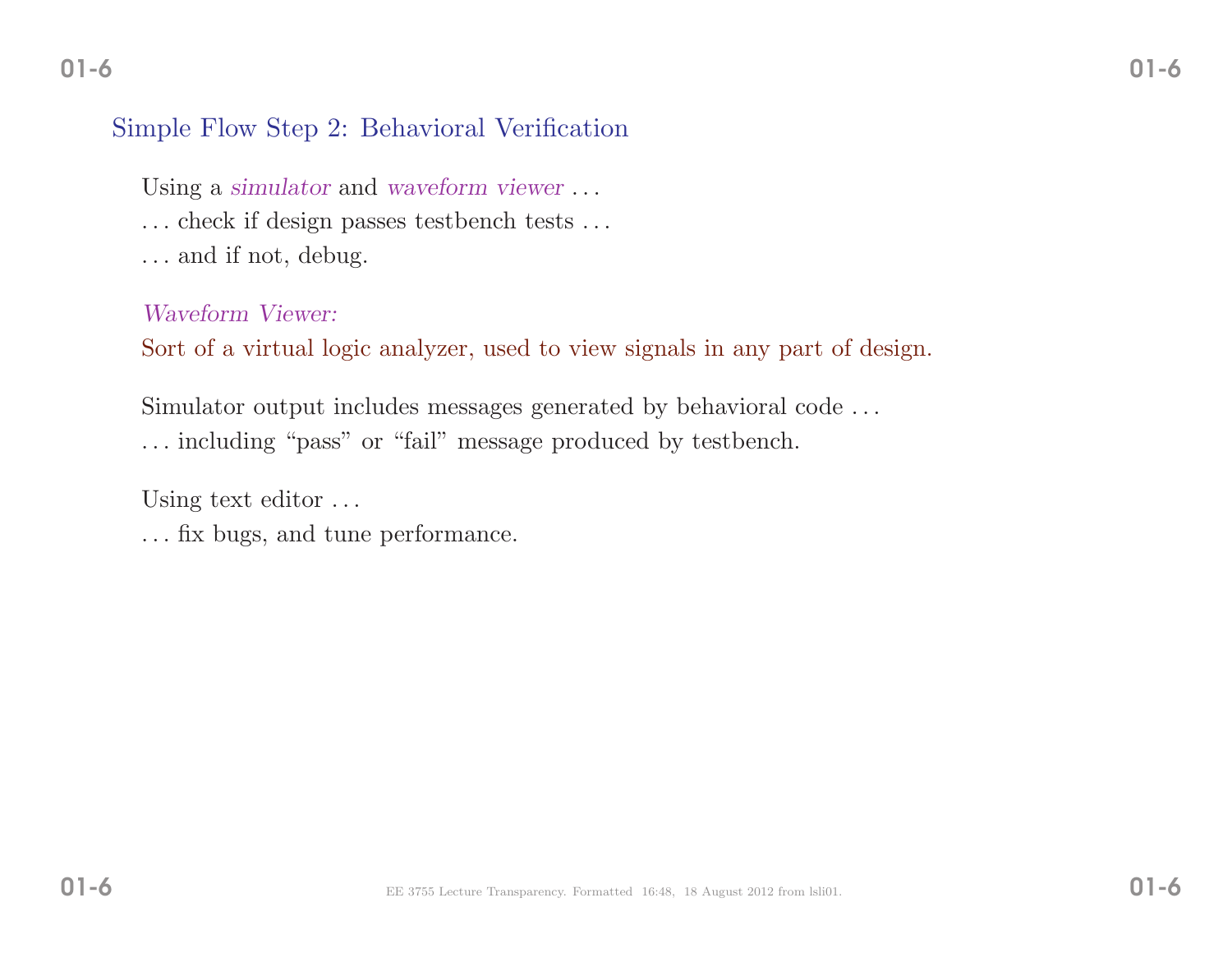## Simple Flow Step 3: Synthesis and Timing Verification

Using synthesis programs ...

. . . generate *design database*.

Design database has information needed to fabricate the chip ... . . . and to perform simulations with accurate timing.

Re-simulate, and verify that timing is acceptable . . .

. . . if timing is not acceptable edit the Verilog structural description and repeat steps above.

Using the Internet, E-mail design database and credit card number to fab.

After <sup>a</sup> few weeks, get parts back in mail.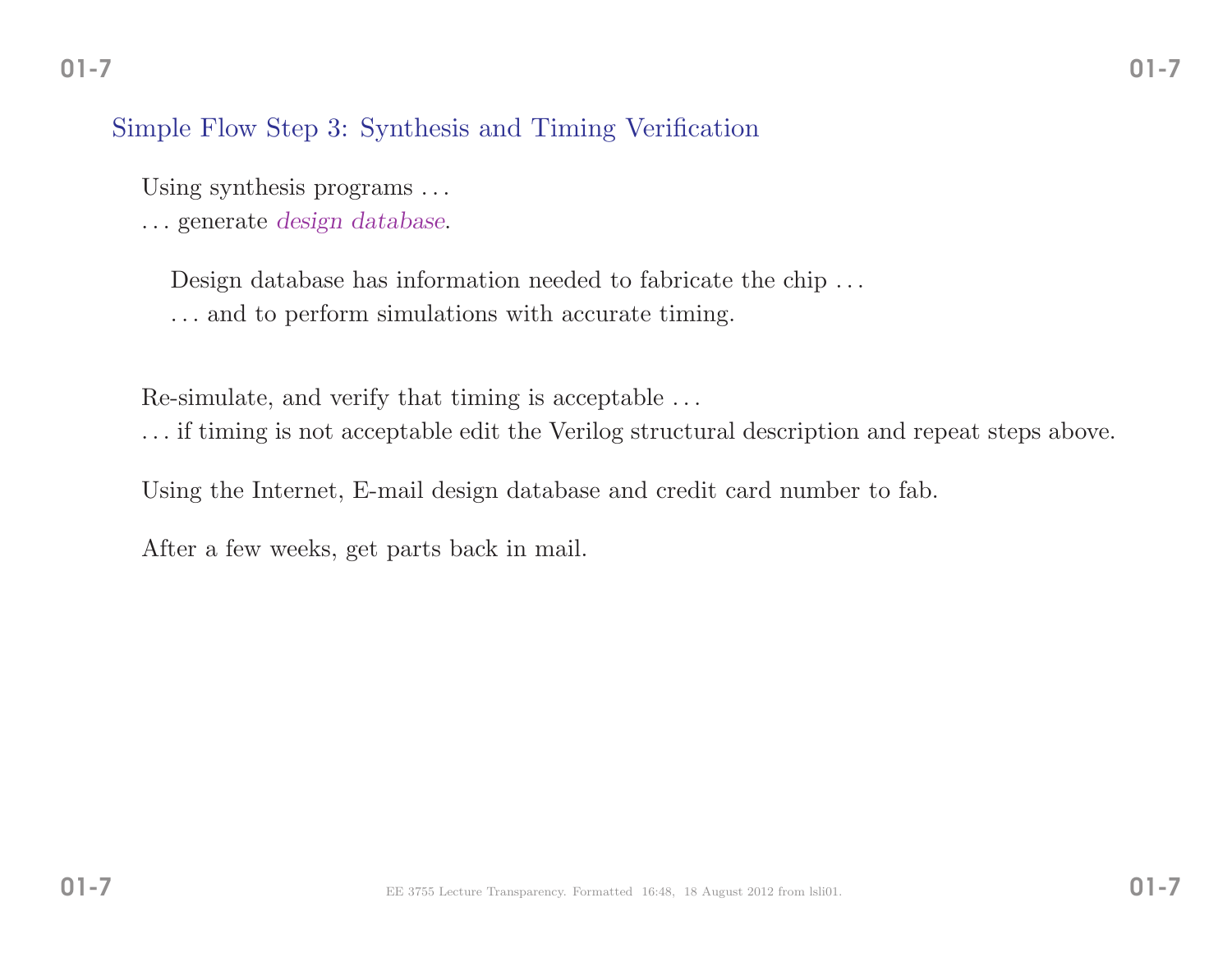#### Topics Covered in This Course

Coding in Verilog.

Using simulation, waveform viewers and similar tools.

How Verilog descriptions synthesize.

# Topics Not Covered in This Course

Details of using synthesis programs.

Writing testbenches.

*These are valuable topics, but there's no time.*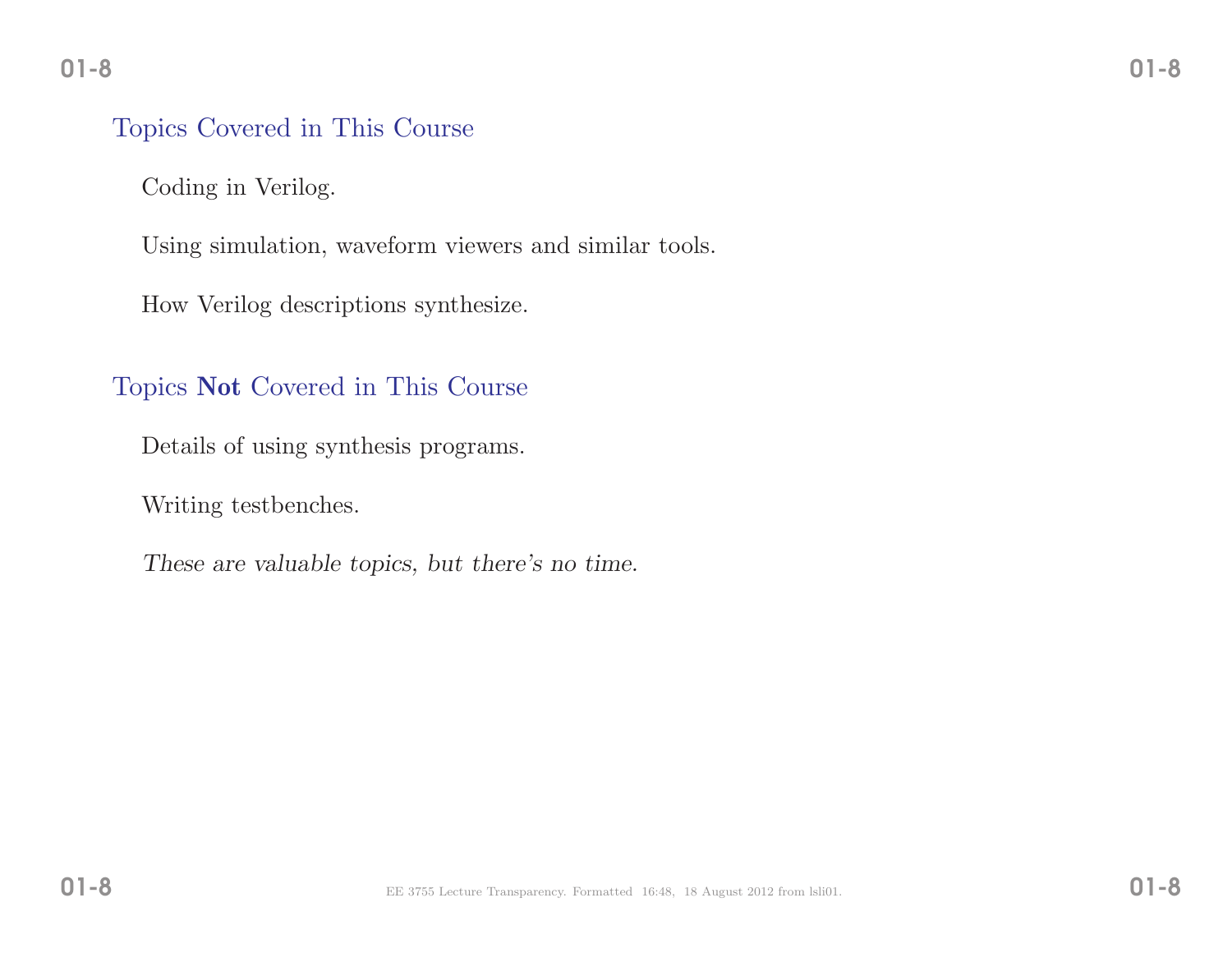#### Software Used in This Course

Cadence University Software Program

Programs available for simulation and synthesis.

These are full versions of programs used in industry.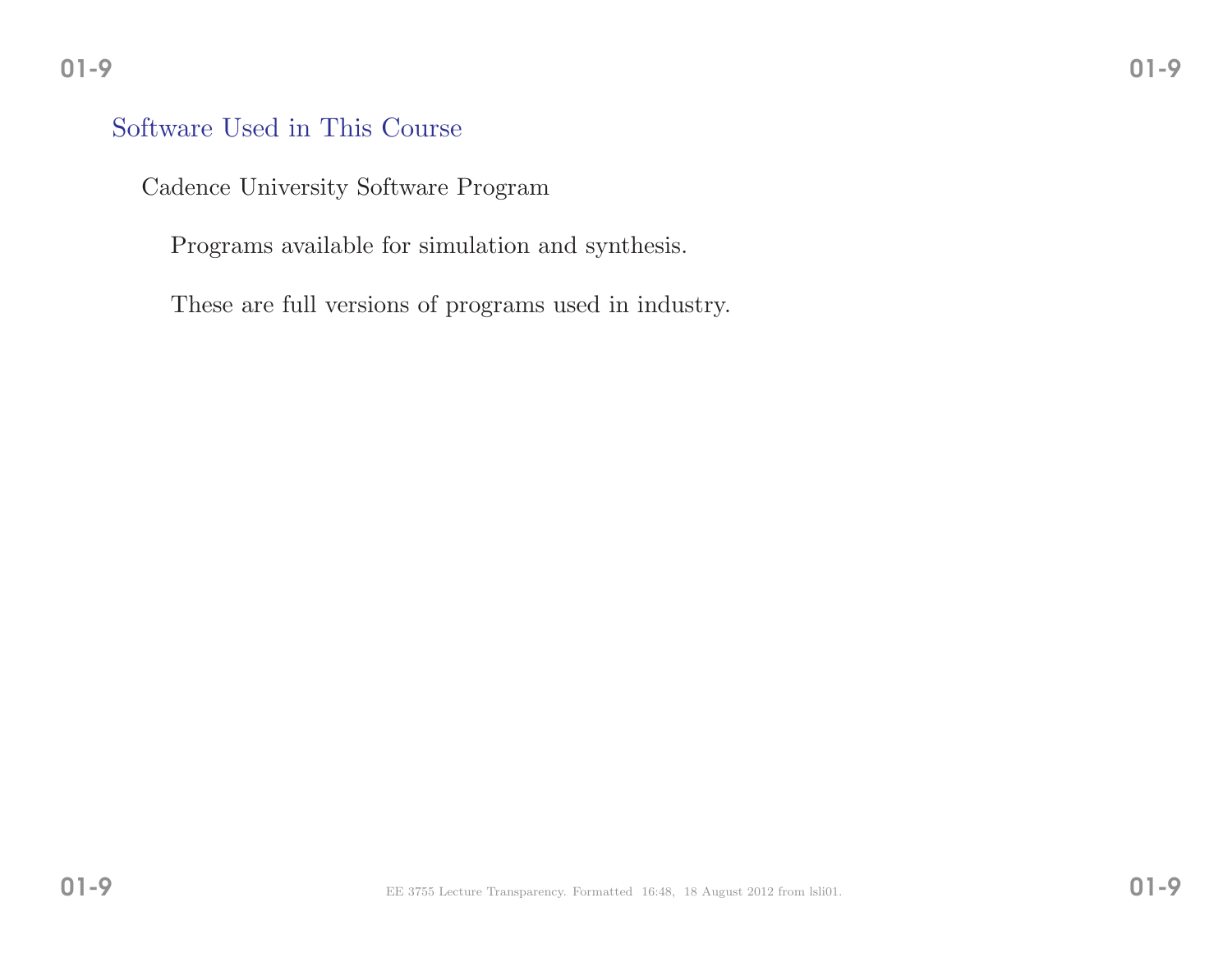*Design Target:* The type of device to be manufactured or programmed.

Synthesis programs generate output for <sup>a</sup> particular design target.

Design Targets

*Programmable Logic Array (PLA):* Chip that can be programmed (once) to implement <sup>a</sup> logic function.

Usually programmed at the factory.

PLAs might be used in prototypes or when only <sup>a</sup> few parts are needed.

*Application-Specific Integrated Circuit (ASIC):* <sup>A</sup> fully custom chip.

Usually the fastest design target, can have the most components.